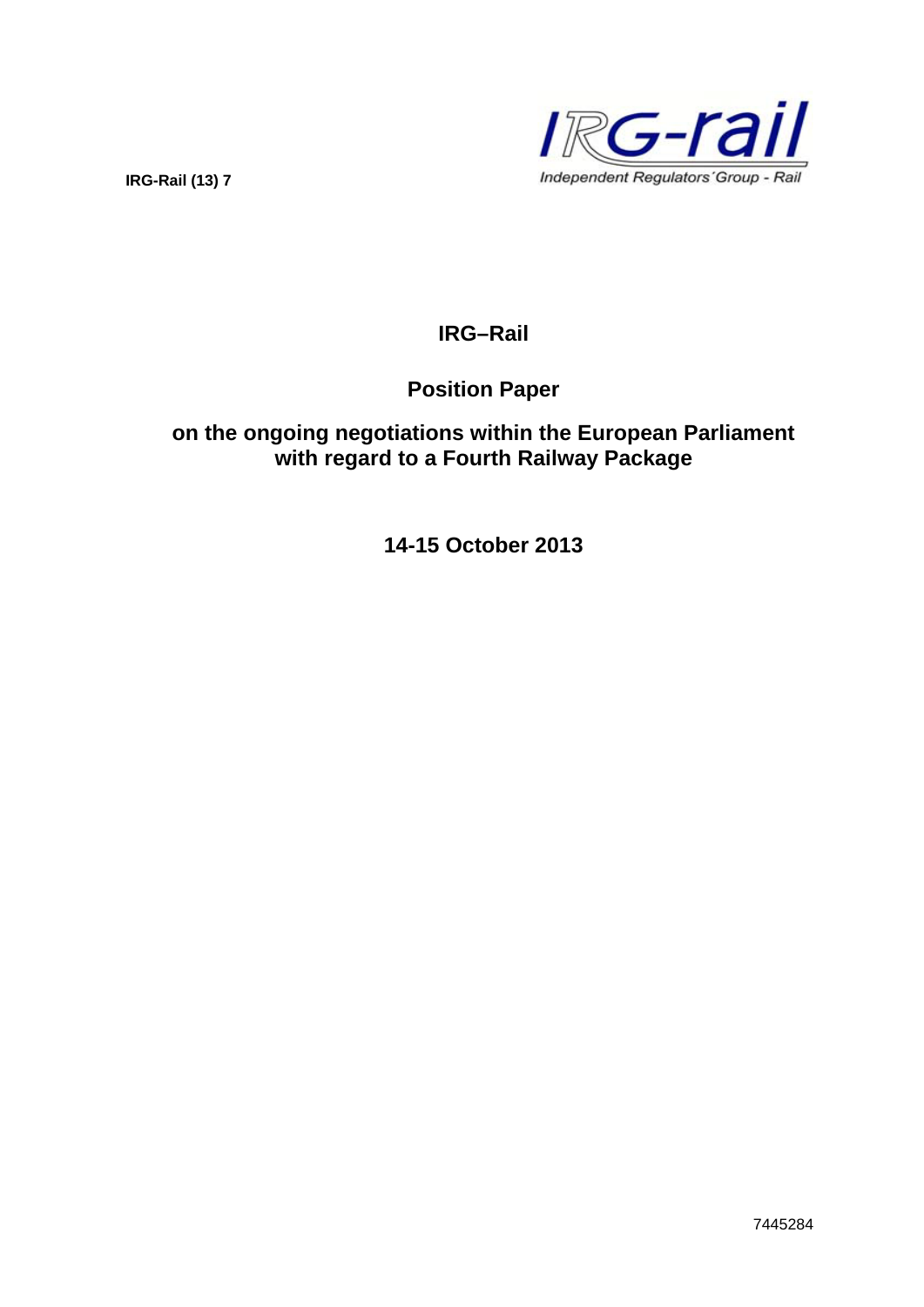#### **IRG-Rail (13) 7**



#### **Introduction**

1

- 1. On 30 January 2013 the European Commission published its  $4<sup>th</sup>$  Railway Package<sup>1</sup>. This comprehensive package addresses the following topics:
	- the opening of the market for domestic passenger transport services by rail,
	- a structural reform and improvements of governance of the railway infrastructure,
	- further harmonisation with regard to interoperability, railway safety and the role of the European Rail Agency.
- 2. While the Transport Council decided to concentrate its work on the technical pillar of the package (and reached a general approach on 10 June 2013), the European Parliament has been negotiating the complete package, and published first draft reports in June 2013 suggesting amendments to all proposed legislative acts.
- 3. Building on the position papers that IRG-Rail has already issued with respect to the Commission's proposals, and in particular its paper dated April 20132, this position paper aims to address the amendments currently being discussed with regard to Rapporteur Said El Khadraoui's draft report on the proposal for an amendment of Directive 2012/34/EU and Rapporteur Mathieu Grosch's draft report on the proposal for an amendment of Regulation (EC) 1370/2007.
- 4. The IRG-Rail paper focuses on the regulatory impact of the proposed amendments on the day-to-day work of IRG-Rail members. The paper presents their views with respect to their individual responsibilities, not necessarily reflecting all individual policy positions at national level.
- 5. Part A of our analysis deals with Mr El Khadraoui's draft report, and part B comments on Mr Grosch's draft report. Both parts contain general comments, comments on the explanatory statement given by the Rapporteurs and additional comments on the detailed amendments proposed by the draft reports. For the purpose of brevity and clarity, points and arguments that are relevant to both parts A and B have only been developed in the first part of this position paper.

 $1$  The Commission proposes to amend the following legal instruments:

<sup>-</sup> Directive 2012/34/EU of the European Parliament and of the Council of 21 November 2012 establishing a Single European Railway Area (Recast);

Regulation (EC) No 1370/2007 of the European Parliament and of the Council of 23 October 2007 on public passenger transport services by rail and by road;

Regulation (EC) No 881/2004 of the European Parliament and of the Council of 29 April 2004 establishing a European Railway Agency;

<sup>-</sup> Directive 2004/49/EC of the European Parliament and of the Council of 29 April 2004 on safety on the Community's railways;

<sup>-</sup> Directive 2008/57/EC of the European Parliament and of the Council of 17 June 2008 on the interoperability of the rail system within the Community;

<sup>-</sup> The Commission suggests further to repeal Regulation (EEC) 1192/69 on common rules for the normalisation of the accounts of railway undertakings. 2

<sup>&</sup>lt;sup>2</sup> IRG-Rail (13) 5\_rev2 – Fourth Package Position Paperhttp://www.irg-rail.eu/app/download/5799179090/IRG-Rail+%2813%29+5\_rev2+-+Fourth+Package+position+paper.pdf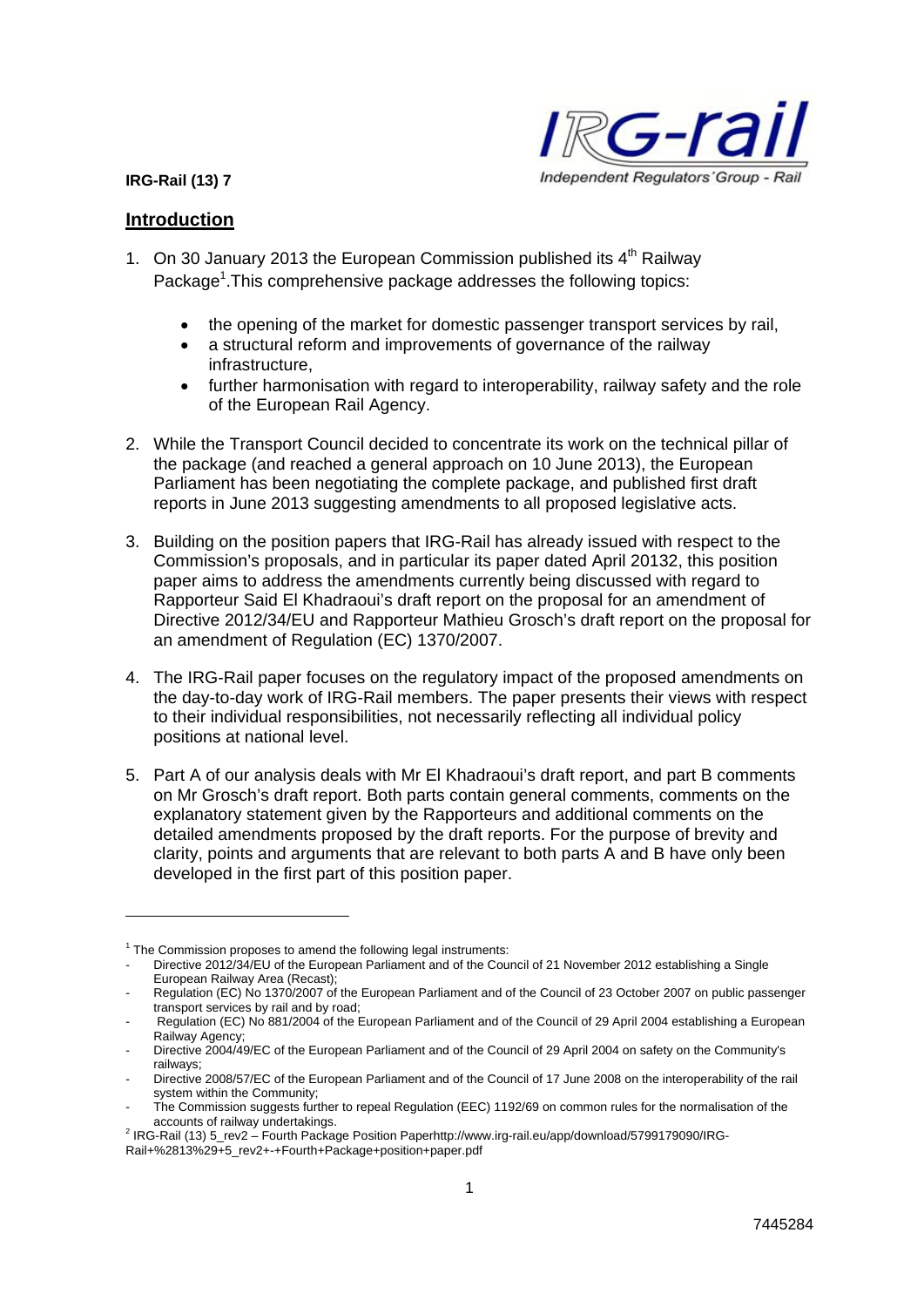

6. IRG-Rail will continue to monitor the ongoing negotiation process, in particular any further parliamentary amendments.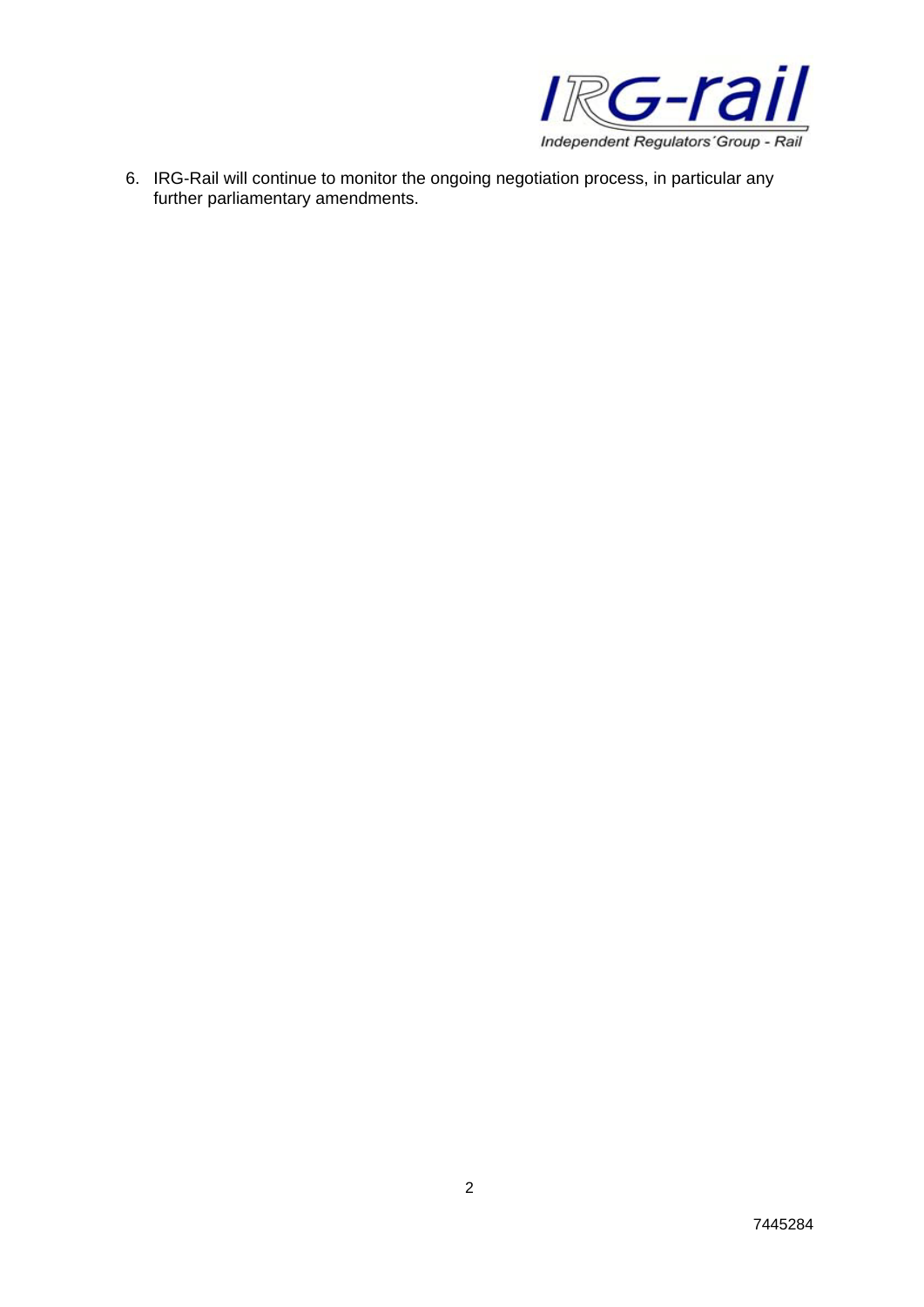

# **Part A: Draft Report on the proposal for a directive amending Directive 2012/34/EU as regards the opening of the market for domestic passenger transport services by rail and the governance of the railway infrastructure. Rapporteur: Said El Khadraoui**

# **I. General Remarks:**

- 7. IRG-Rail welcomes the draft report on the proposal for a directive amending Directive 2012/34/EU establishing a single European railway area, as regards the opening of the market for domestic passenger transport services by rail and the governance of the railway infrastructure.
- 8. IRG-Rail fully supports the aim of establishing a single European railway area by opening the domestic markets and encouraging competition.
- 9. We agree with many of the proposed amendments, but believe that some of the proposed amendments, in their current form, are not optimal for market liberalisation and increased competition. In some cases, we are concerned that some amendments may affect essential future orientations and may be counter-productive in this respect.

# **II. Comments on the Explanatory Statement**

10. IRG-Rail welcomes the Rapporteur's agreement with the **overall aim** of the Commission to create a Single European Railway Area, and the general statement that liberalisation is not a goal in itself but a means of creating a more competitive sector with high quality services to the benefit of customers. IRG-Rail supports the creation of a liberalised domestic passenger market: market opening can contribute to increased efficiency of rail, a better match between services and the wishes of passengers, and can incentivise innovation thereby benefitting passengers, taxpayers and any entity active in the rail market. There may be further beneficial side-effects, including an increase in international rail passenger transport services from domestic rail liberalisation.

# **Market opening and public service contracts – a more "balanced approach"**

11. Regarding the requirement of a **balanced approach between market opening and the protection of public service obligations** (PSO) IRG-Rail agrees with the statement that Member States have different experiences with the process of market opening, and therefore should be given enough flexibility to choose the approach for market opening. IRG-Rail supports open access as the general rule for market opening which can be limited by Member States in order to protect services operated under a public service contract (PSC) when the economic equilibrium of that PSC would be affected by the open access service. But IRG-Rail has serious concerns regarding the proposed amendment to introduce an additional possibility of limiting open access in cases where a PSC has been allocated by way of a competitive tendering procedure. This, we fear, could seriously impede and turn back the opening of the market.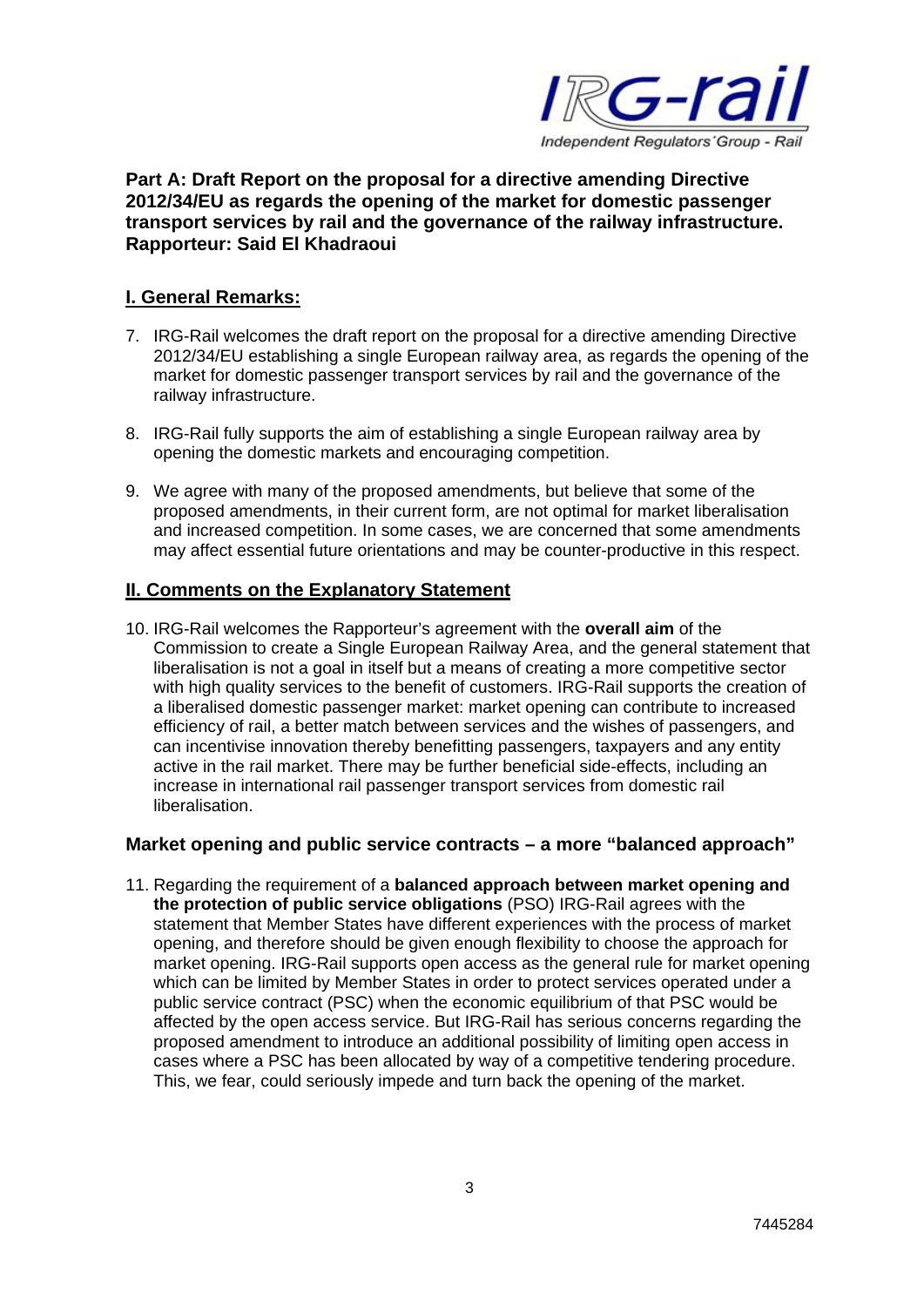

#### **Better governance of the rail sector**

- 12. Regarding the proposed amendments to the section on **infrastructure governance**, IRG-Rail adopts a pragmatic rather than dogmatic standpoint. The report states that the stronger the regulatory body, the more flexible the modalities of the structure of vertically integrated companies can be. IRG-Rail wants to stress that independent regulatory bodies need adequate skills and powers whatever degree of separation is chosen by Member States. But we agree that the necessary powers and functions in order to fulfil the proposed tasks will depend on the chosen structural approach and the need to reflect the degree of vertical integration. This is of particular relevance with regard to amendment 17, which intends to allow Member States to continue to choose even in the future between an integrated or separate structure.
- 13. IRG-Rail has some concerns about the very far-reaching proposals with respect to the provisions on **staff transfers** in particular to the proposed cooling-off period of three years and its possible impact on the sector.
- 14. Furthermore IRG-Rail has reservations with regard to some aspects of the **proposed cooperation agreements** between infrastructure managers (IMs) and railway undertakings (RUs), in particular regarding the performance of essential functions. We agree with the objective of retaining synergy effects and network benefits, however cooperation agreements must not compromise the principles upon which an open market is built. In any case they should include strong safeguards and should make clear that decision-making and accountability remains with the parties as provided under legislation, and in particular the infrastructure manager with regards to essential functions. We support the proposal that cooperation agreements with railway undertakings must be proportionate, transparent and non-discriminatory, and must be subject to regulatory approval and scrutiny.
- 15. IRG-Rail strongly supports the strengthening of regulatory bodies' functions by the introduction of an **ex-ante regulation of access charges**. With the term "ex-ante price approval" restricting regulatory approaches to a cost-plus or rate of return regulation, IRG-Rail would suggest that it would be better to use the broader term "ex-ante regulation of charges" instead, in order to also allow e.g. for a revenue-cap within an incentive-based regulatory regime. The introduction of such new ex ante control functions should take into account the Regulatory Body's existing functions to act as an appeals body.
- 16. In light of the strengthening of the role and functions of national regulatory bodies required under the Recast of the First Package<sup>3</sup> IRG-Rail opposes the idea of establishing a **European Regulatory Body**. As stated in IRG-Rail's previous position papers, we believe that the creation of a rail regulatory body at European level would not offer sufficient flexibility and room for manoeuvre at national level, which are essential for taking specific national conditions into account. Rail regulation is most effective and efficient when performed by strong and independent national regulatory bodies. The Recast of the First Package requires the creation of independent national

1

<sup>3</sup> Directive 2012/34/EU of the European Parliament and of the Council of 21November 2012 establishing a single European railway area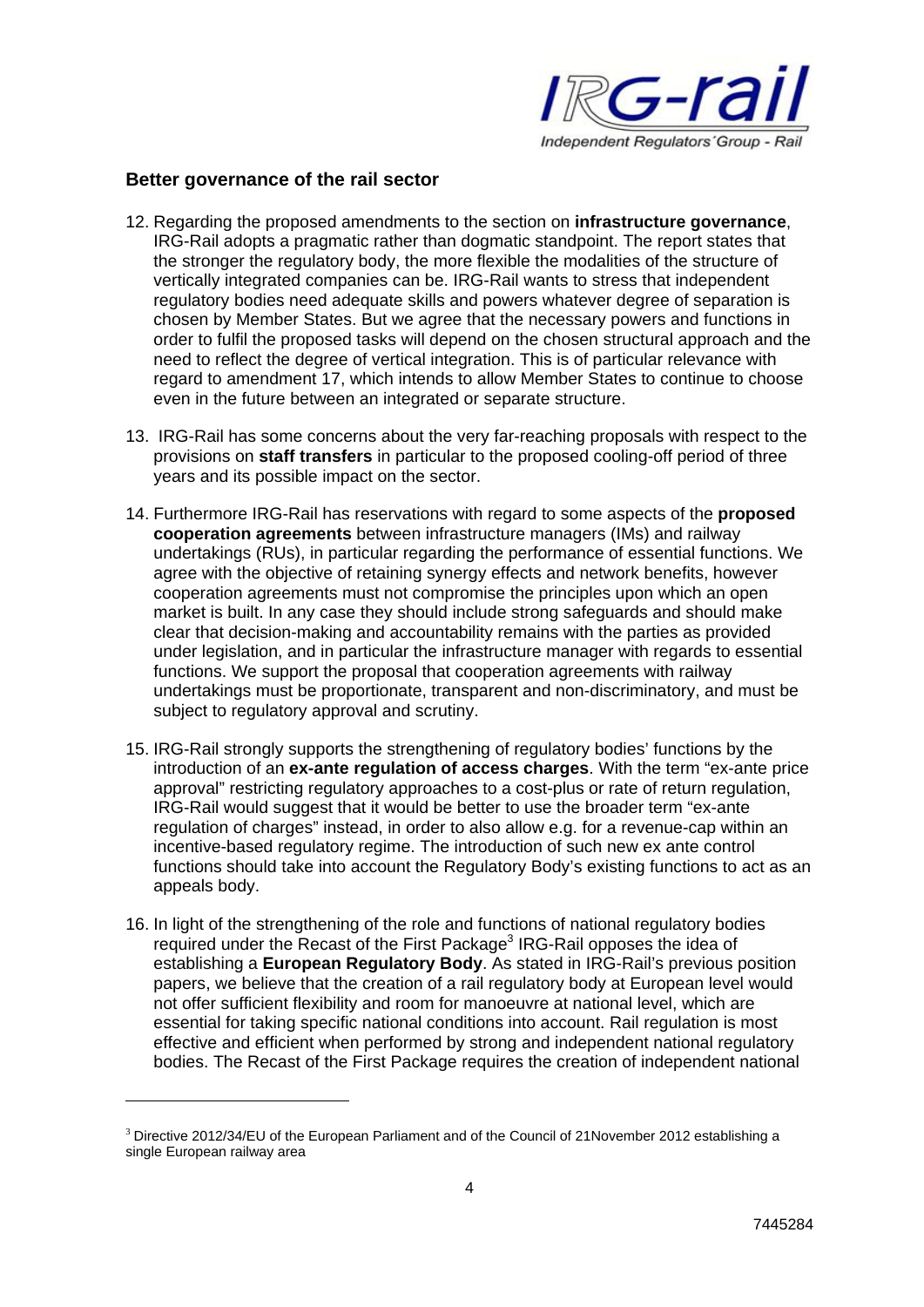

regulatory bodies with adequate resource and expertise to fulfil their tasks. Furthermore the Recast foresees a stronger cooperation between regulatory bodies and various new instruments and tools with view to further harmonization, stronger coordination and monitoring of cross border issues. There are already positive results e.g. with regard to the close cooperation among regulatory bodies and also with the Commission in the European Network of Regulatory Bodies e.g. on implementing acts. The need for stronger cooperation and enhanced coordination was also the rationale behind the establishment of IRG-Rail. The creation of a European Regulatory Body could hinder the continuing emergence of independent regulation at a national level and the emerging successful international cooperation and enhanced coordination.

# **Passenger rights – establishing a proper through-ticketing scheme**

- 17. The provisions aimed at establishing integrated ticketing and through ticketing schemes are closely related to the decision how to organize further market opening. IRG-Rail is uncertain about the precise meaning of 'integrated ticketing scheme' as intended in the directive and sees the need for a clear definition. A full understanding of the concept, of the related conditions and of the impact on the railway market is a prerequisite for introducing such substantial changes. If this term refers to transfers within or between different transport modes, as suggested in the Rapporteur's report, IRG-Rail favours the exclusion of such provisions from the scope of the directive, and recommends focusing on the railway sector. IRG-Rail will follow on-going initiatives at European level, like the "Multimodal European Journey Planner", that are dealing with solutions for cross-modal tickets.
- 18. IRG-Rail agrees that further rules on passenger's rights as regards travel information and ticketing might be helpful to increase the use of rail as a mode of transport. In this context IRG-Rail sees the benefits passengers can gain from through-ticketing. But the details of what these terms involve still remain unclear, especially the possible impact on the variety of offerings and on price competition, which is also important and to the benefit of customers. Therefore IRG-Rail is in general advocating a flexible, nonmandatory and market-led approach which foresees national discretion in order to take into account needs and conditions of the national railway market and to allow for market-driven solutions.
- 19. With some IRG-Rail members having positive experience with independent information and ticketing supply platforms, IRG-Rail could support an indicative step towards this direction. In any case IRG-Rail sees it as essential that these arrangements are subject to regulatory oversight to prevent discrimination between (potential) operators and ensure that those solutions do not result in a barrier to market entry.

# **Strengthening social provisions**

20. Rules on **social standards** and the impact on employment conditions during the transfer of staff from one operator to another are undoubtedly important issues to be addressed and are generally dealt with by employment law and social legislation and by the relevant social partners.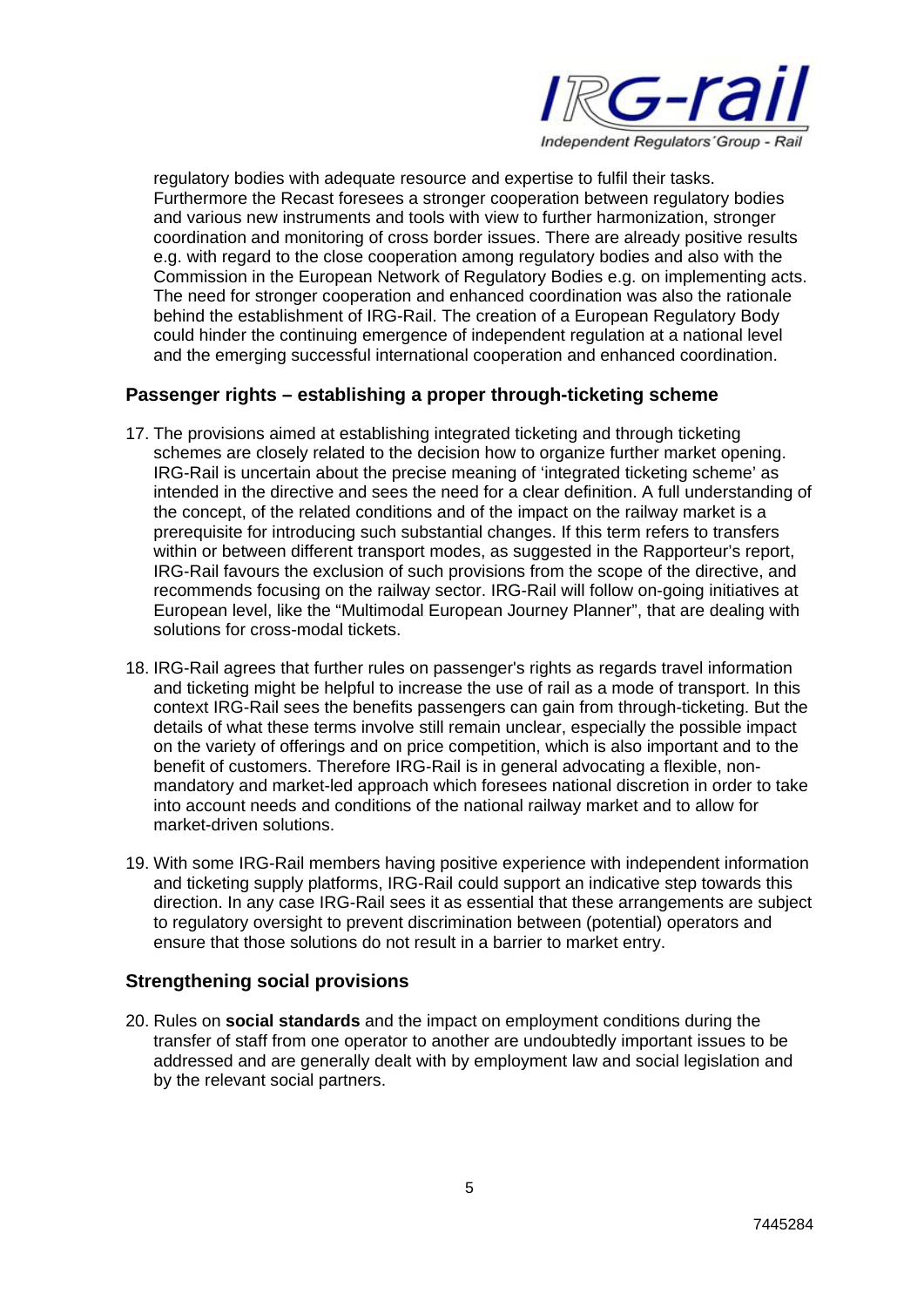

# **III. Detailed comments on individual amendments**

#### **Market opening and public service contracts: a more "balanced approach"**

#### *Possibility of limiting market opening where public services have been tendered - Exception of high speed passenger services (Amendment 28)*

- 21. IRG-Rail has serious concerns regarding this amendment, which would allow Member States to deny the operation of open access services where a public service has been awarded through competitive tendering and thus give the exclusive right to provide rail services to the operator who has been awarded the contract without having to perform the economic equilibrium test. IRG-Rail understands the intention to create an instrument that gives operating companies legal certainty at a very early stage, with respect to planning of services and investment, but we do also fear that this could impede and turn back the opening of the rail passenger market. This limitation might also disturb the level playing field between countries as Members States could opt for the lowest common denominator and restrict open access in order to protect the homemarket for their national operator, while taking advantages of countries with open access.
- 22. We do not regard open access and tendered PSO contracts as mutually exclusive. On the contrary, IRG-Rail sees advantages in both approaches co-existing on a network. Open access can incentivise the PSO operator to innovate during the PSO contract. The presence of both systems may encourage competent authorities to engage in long-term contractual relationships with PSO operators, benefitting from a longer return on investment on rolling stock, whilst mitigating the costs of long contracts.
- 23. Furthermore, the proposed exception for high-speed lines is unclear and not included within the Rapporteur's justification. IRG-Rail does not understand the reason behind this amendment. Also the relation between the two subparagraphs in the proposed amendment does not make it clear what applies when a high-speed passenger service is operated on the same route as a service under a PSO-contract awarded through a competitive public tendering procedure.

#### *Definition of criteria for economic equilibrium test (Amendment 29)*

- 24. IRG-Rail supports the idea in this amendment: to specify in more detail the criteria that define the economic equilibrium, whilst retaining sufficient flexibility. For instance, IRG-Rail believes that wider customer benefits delivered by open access operators will need to be taken into consideration. In addition clarity is needed on the interface with the implementing act that is currently being prepared by the Commission in respect of international services. There might be an overlap, therefore it is important to keep in mind that the rules of this implementing act will not necessarily be applicable to domestic passenger transport.
- 25. Furthermore, the text of the proposed amendment is not clear, thereby creating legal uncertainty regarding, in particular, whether the list of predetermined criteria is an exhaustive one and whether it is for the regulatory body or the applicant to demonstrate whether the economic feasibility of operating those public services would be jeopardised ("when it can be demonstrated"). The task of the Member State to decide "in line with Union law and the principles of equality and non-discrimination" seem to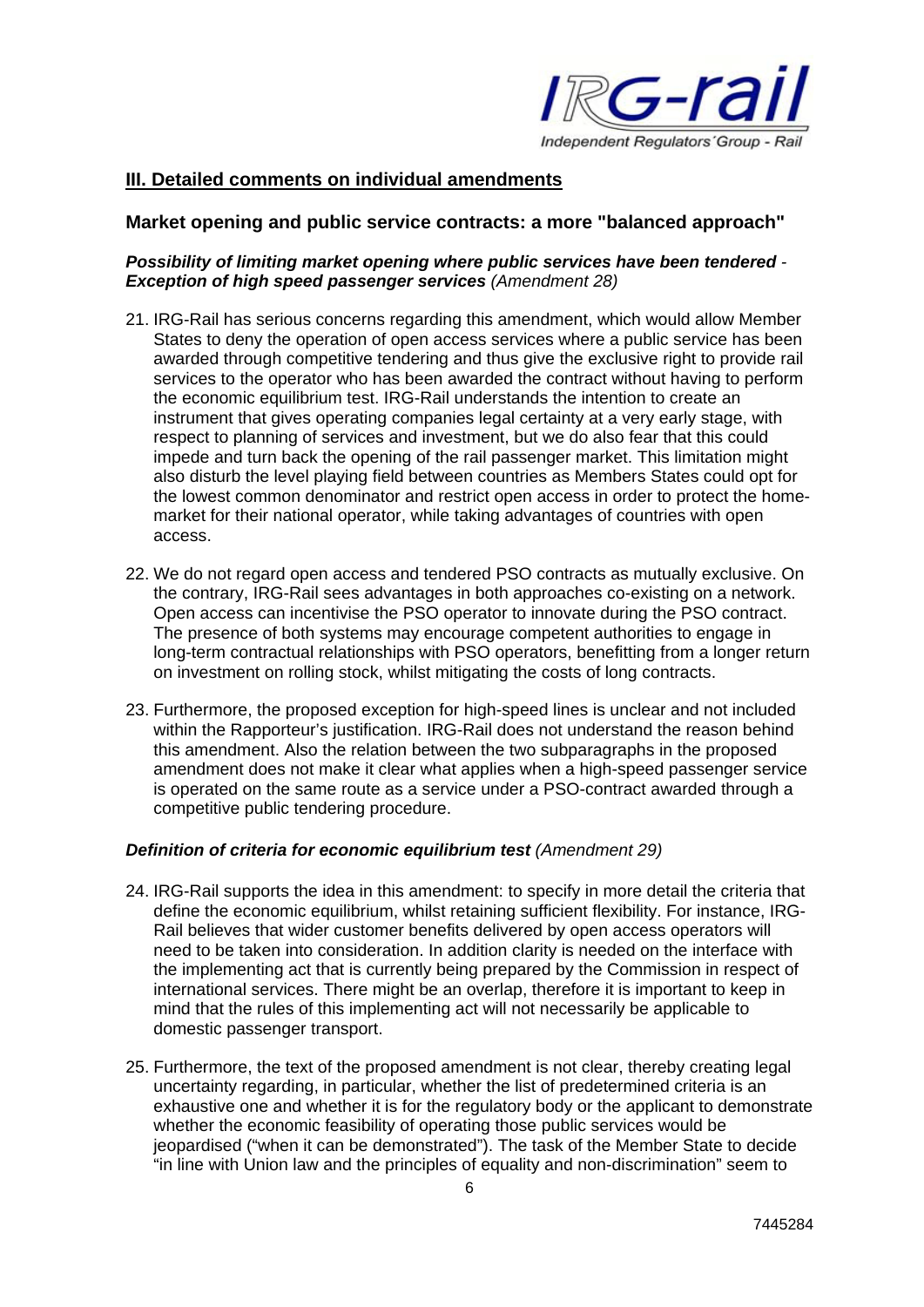

cause confusion and should be in line with the approach taken on the role of regulatory bodies as set in Article 11, Directive 2012/34/EU.

26. With respect to the proposed definition of economic equilibrium, IRG-Rail would recommend, as outlined in its position paper published in November 2011 to evaluate the profitability of the whole contract and not just the specific line.

# **Better governance of the rail sector / Independence and role of IM**

#### *Cooling off period with regard to positions with RU (Amendments 7, 15, 19)*

27. IRG-Rail agrees that it is vital to protect commercial confidentiality and minimise the potential for conflicts of interest. However the proposed amendments regarding the cooling-off period seem to be a disproportionate response to the risk involved. A cooling off period of three years for board members of a vertically separated infrastructure manager is not considered appropriate. Furthermore the application of such a cooling off period to all RUs operating on the IM's network seems to be too far reaching even for board members of an IM coming from a vertically integrated company. The proposed amendments are likely to lead to significant disadvantages for the recruitment of employees and the freedom to carry out professional duties. Freedom of labour is an important right that should only be constrained where a clear risk can be demonstrated. By imposing catch-all measures there is a risk of alienating valuable expertise from the sector, and restricting the acquisition of "whole industry" experience. With regard to the objective of minimising the potential for conflicts of interest IRG-Rail suggests to restrict the cooling-off period to movements within the vertically integrated undertaking capturing both the transfer from the IM to RU and viceversa.

# *Regulatory bodies' approval on staff transfer (Amendments 7, 15 and 19)*

- 28. Whereas the proposed recital 19c (amendment 7) suggests that all arrangements for the transfer of staff should be subject to regulatory approval, with the regulatory body also having the option ("may") of approving or requesting changes to the application of a cooling off period, amendments 15 and 19 propose a mandatory three year cooling off period, and do not provide any corresponding rules for regulatory approval. Furthermore it is not clear whether the staff referred to in amendment 7 include only supervisory staff or all employees, and whether the intended regulatory approval shall apply only to a vertically integrated structure.
- 29. IRG-Rail notes to date regulatory bodies do not have the resource or expertise to approve all staff transfers. However, where there is a risk of commercial confidentiality being compromised, or a conflict of interest arising, IRG-Rail recognises that regulatory bodies may have a legitimate interest for intervening at a very early stage. Thus IRG-Rail recommends a provision that requires the transfer of board members to be publicised, with stakeholders having the opportunity to request such transfers to be approved by the regulatory body. In any case IRG Rail stresses that the regulatory body will need appropriate enforcement tools to fulfil its new role to monitor the ongoing compliance with the requirements for the transfer of staff including ex officio powers.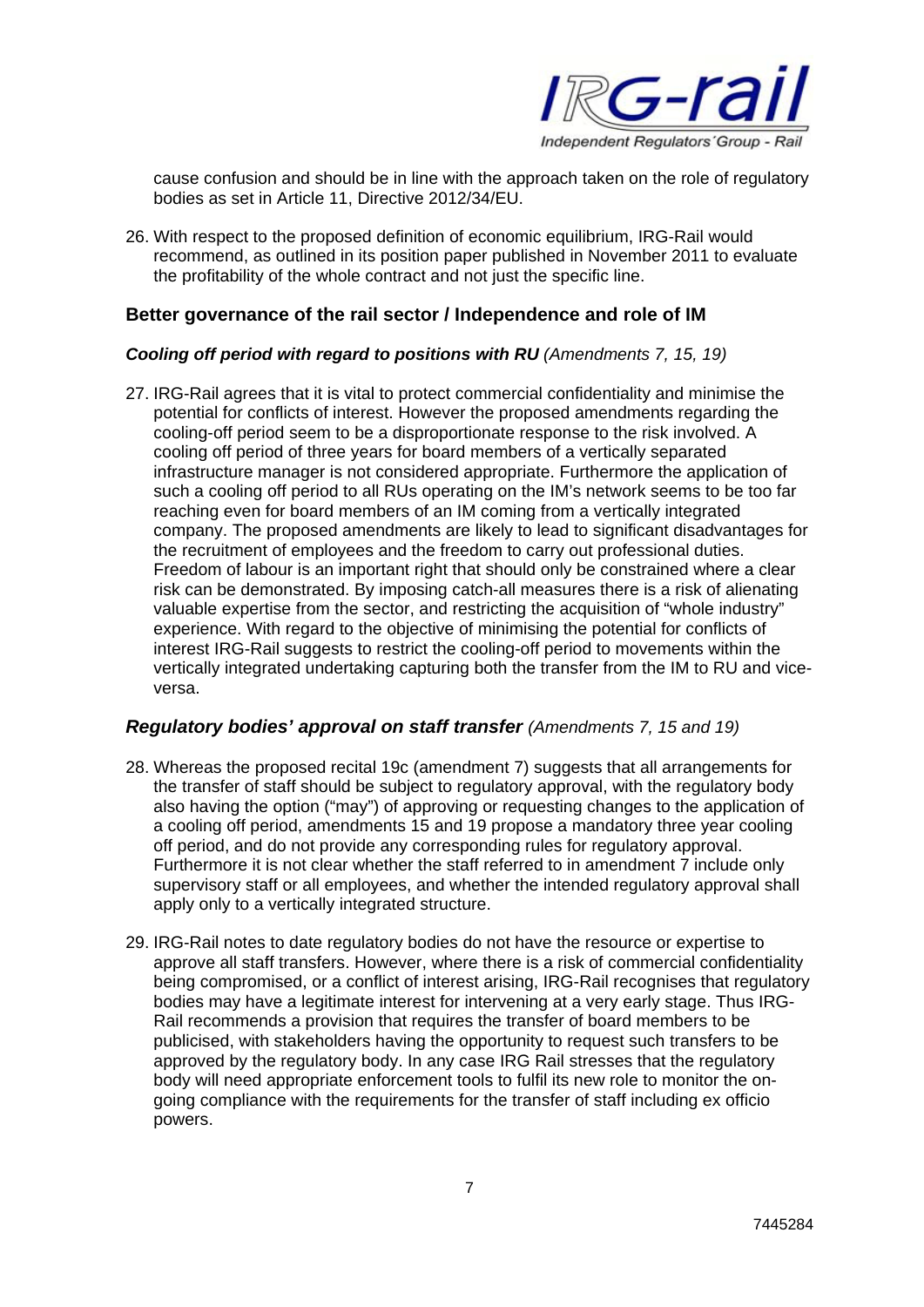

# *Clarification that independent IM should not unduly favour big clients in case of competing requests (Amendment 33)*

- 30. IRG-Rail welcomes the clarification that in the event of conflicting requests to operate a rail service in the same market segment, an independent IM should not unduly favour large railway undertakings over smaller ones. This will protect small operators from structural disadvantages compared to large competitors and help to ensure nondiscriminatory access. In particular it seems to be useful to focus on the specific tracks for which a conflict has arisen.
- 31. However, in IRG-Rail's view this amendment should not be stated in Article 46 (4), as priority rules are not applied during the coordination process, but rather in Article 47 on congested infrastructure.

# *Cooperation agreements between separated IM and RUs permitted (Amendments 1 and 16)*

- 32. IRG-Rail understands the intention behind these amendments giving Member States the possibility of authorising the IM to engage in cooperation agreements with RUs, provided that the provisions concerning the institutional separation of the IM are complied with and the IM's independence is not compromised. We see the importance of synergies in order to ensure that benefits of a whole system approach to operations are retained, but do also have some reservations, especially as regards the essential functions. Cooperation agreements should include strong safeguards and should make clear that decision-making and accountability remains with the parties as provided under legislation, and in particular the infrastructure manager with regards to essential functions. As provided by the Commission's proposal IM's should have the flexibility to deliver their functions efficiently and cost effectively and criteria for subcontracting to another party should not be undermined by cooperation agreements.
- 33. Cooperation agreements should substantiate the potential benefits, that may consist of cost reductions, performance or service improvements etc. The scope and duration of these cooperation agreements should be adequately justified to the regulatory body, and should not present a barrier to market entry. Cooperation agreements must be justified on the basis of improvements in efficiency, performance or service to the enduser or taxpayer. This justification, should be published, alongside information on the nature, scope and anticipated duration of the agreement. In addition it should be required that the main elements of these cooperation agreements are described in the network statement.
- 34. As benefits may accrue to either IMs or RUs through cooperation agreements, IRG-Rail has reservations about limiting the realisation or incentivisation of these benefits to the reduction of track-access charges as proposed in amendment 16.
- 35. It is important that cooperation agreements do not compromise the principles upon which an open market is built. IRG-Rail wants to stress that any cooperation agreement with RUs must be appropriate, non-discriminatory and published. They must be preapproved by the regulatory body and subject to regulatory scrutiny. Therefore the regulatory body needs to be formally "notified" instead of "informed". As mentioned previously the introduction of such new functions should take into account the Regulatory Body's existing functions to act as an appeals body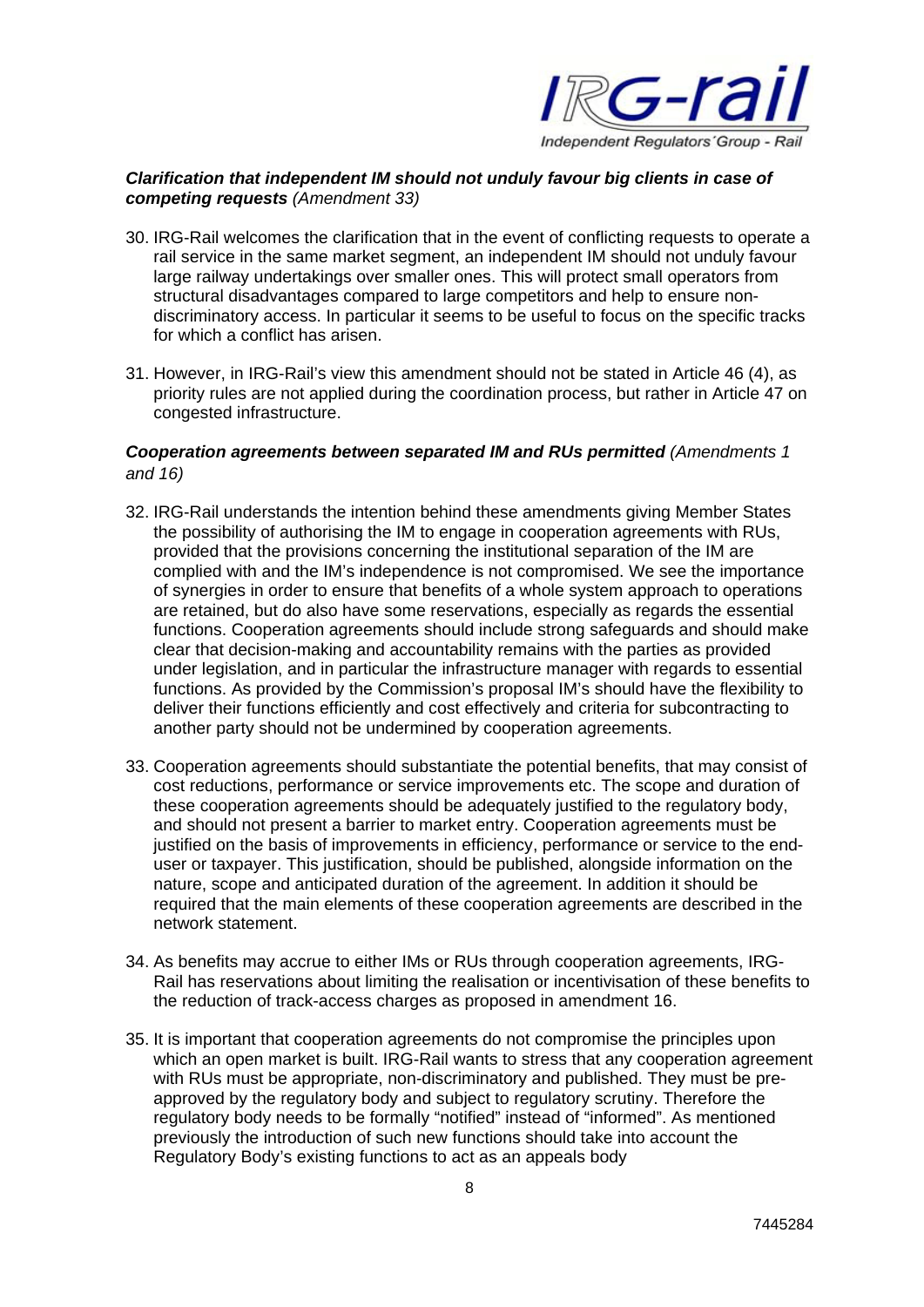

# *Cooperation on IT systems (Amendment 20)*

- 36. IRG-Rail is reluctant with respect to this amendment. Cooperation between the IM and other entities within a vertically integrated undertaking as regards the development of their information systems bears the risk of an exclusive exchange of data within the integrated company, and the potential for discrimination against third parties. Therefore IRG-Rail suggests opening such cooperation arrangements to all other RUs. The provision should also make it necessary for the cooperation agreements to specify the information systems in question.
- 37. The effects of such systems on competition and market entrants should be subject to regulatory scrutiny, either on the basis of a complaint or *ex officio* investigation, to ensure that they do not create a barrier to entry.

# *Ex ante price control (Amendment 18)*

- 38. IRG-Rail strongly welcomes this amendment, but, as already stated in our comments on the explanatory statement, we would suggest using the term "ex-ante regulation of access charges" instead of "ex-ante price approval". We support the inclusion of charges for access to service facilities, at the same time we stress that consistency with other provisions of the framework is needed in this respect. The proposed amendment 18 provides the possibility of ex-ante price regulation only in an integrated structure. IRG-Rail believes this measure is also of benefit to vertically separated markets.
- 39. Implementation would either need further amendments on detailed rules or the establishment of implementing acts.
- 40. The introduction of such ex ante control functions should not compromise the regulatory body's existing functions to act as an appeal body.

# **Passenger rights - establishing a proper through ticketing scheme**

#### *Definition and clarification of integrated ticketing scheme and through ticketing (Amendment 13, 14, 23, 30)*

41. IRG-Rail welcomes the effort to include definitions of the terms "integrated ticketing scheme" in amendment 13 and "through ticket" in amendment 14, which is already used in regulation 1371/2007. But the proposed definition of the term "integrated ticketing scheme" as transfer within or between transport modes is not compulsory. In our view the concepts of integrated and "through ticketing" still need to be clarified and analysed before taking decisions or adopting recommendations that may have an impact on successful market opening and efficient competition between railway undertakings.

#### *Availability of all timetabling data/consideration as public data (Amendment 31)*

42. IRG-Rail supports the publication of all relevant timetabling data. Nevertheless the regulation should be more precise. It is not clear which information should be published in which way and also when.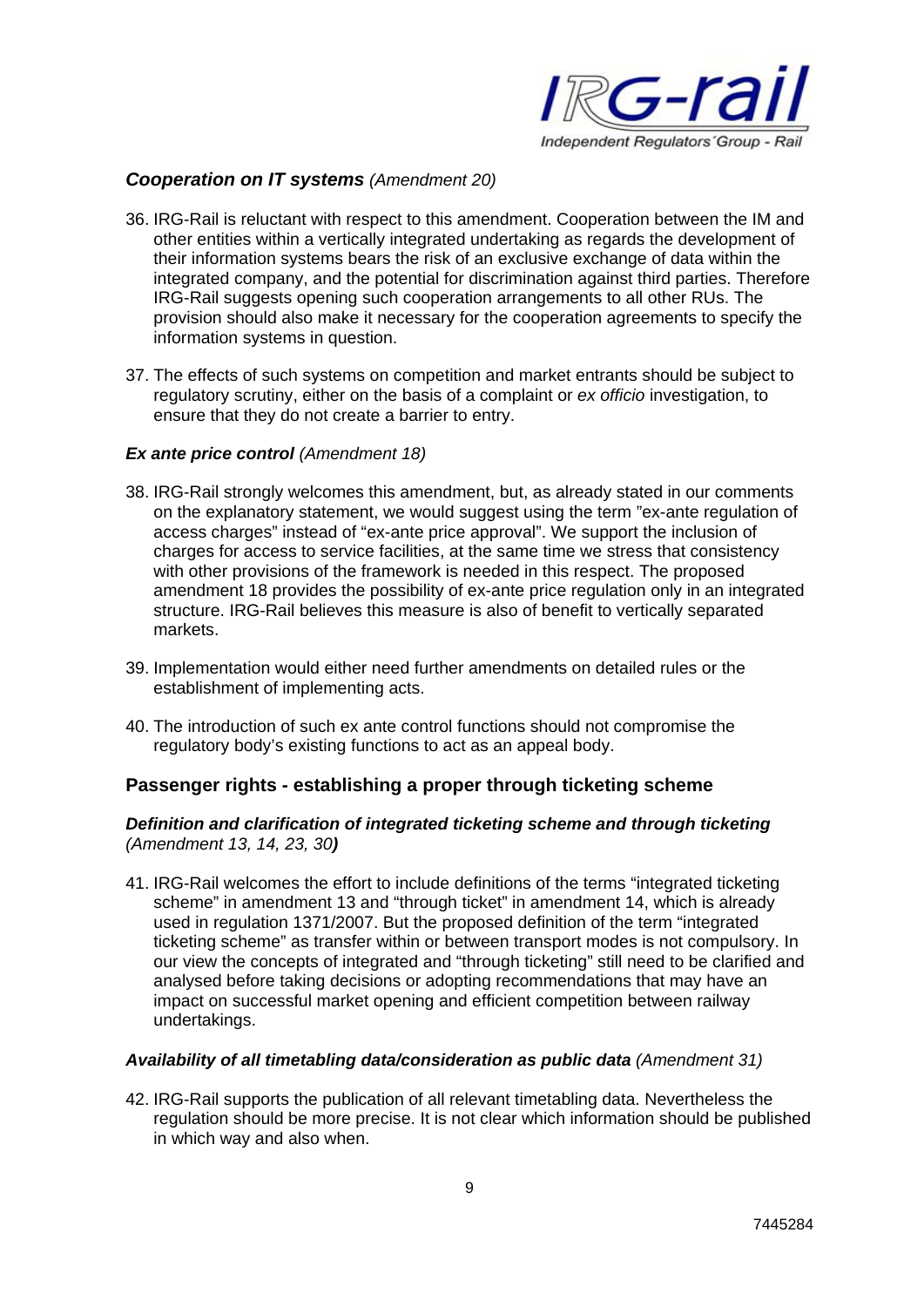

#### *Mandatory setting up of a common travel and ticketing scheme (Amendment 31)*

- 43. As stated in our comments to the explanatory statement IRG-Rail is in general advocating a flexible, non-mandatory approach which foresees national discretion in order to take into account needs and conditions of the national railway market and to allow for market-driven solutions.
- 44. With some IRG-Rail members having positive experience with independent common travel information and ticketing supply platforms, we could support an indicative step towards this direction asking for the establishment of such platforms. Such platforms should not prevent, restrict or distort competition in connection with the supply of travel information, tickets, through-tickets and reservations by railways undertakings or third parties. IRG-Rail sees it as essential that the operation of these arrangements are subject to regulatory oversight to prevent discrimination between (potential) operators. Furthermore the offer and conditions for the use of the ticketing and information platforms should be published in order to increase ex-ante transparency. IRG-Rail recommends that the regulatory body has an oversight over the operation and use of such arrangements.
- 45. In addition recognizing the experience of some regulatory bodies, it would be helpful to manage the distribution of returns on ticket sales by a body or organisation independent from railway undertakings. This could help fostering transparency and impartiality, and minimizing the risk of discrimination.

#### *European Regulatory Body (Amendment 8)*

1

- 46. As already stated in IRG-Rail's previous position papers $4$  and in the comments on the explanatory statement IRG-Rail opposes this amendment as this could hinder the continuing emergence of independent and strong regulatory bodies at national level, which have the knowledge, flexibility and proximity necessary to establish and ensure non-discriminatory access to railways.
- 47. IRG-Rail recognises the need for coordination and consistency of regulatory approaches with respect to cross-border issues. However, this can be achieved through an appropriate application of the new harmonization and coordination tools foreseen in the Recast of the First Railway Package accompanied by close and effective cooperation between national regulatory bodies. It is this exact reasoning that has led to the creation of IRG-Rail. We are very confident that the cooperation within IRG-Rail coupled with the now formally established European Network of Regulatory Bodies will be successful.
- 48. IRG-Rail is especially concerned about the proposed task of a European Regulatory Body to act as an appeal body against decisions taken by national regulatory bodies as this goes against the established and well-functioning system of reviewing those decisions by referring matters to national courts.

<sup>4</sup> http://www.irg-rail.eu/public-documents/2011/2011-09-06 IRG-Rail Second Recast Position Paper - European Rail Regulatory Body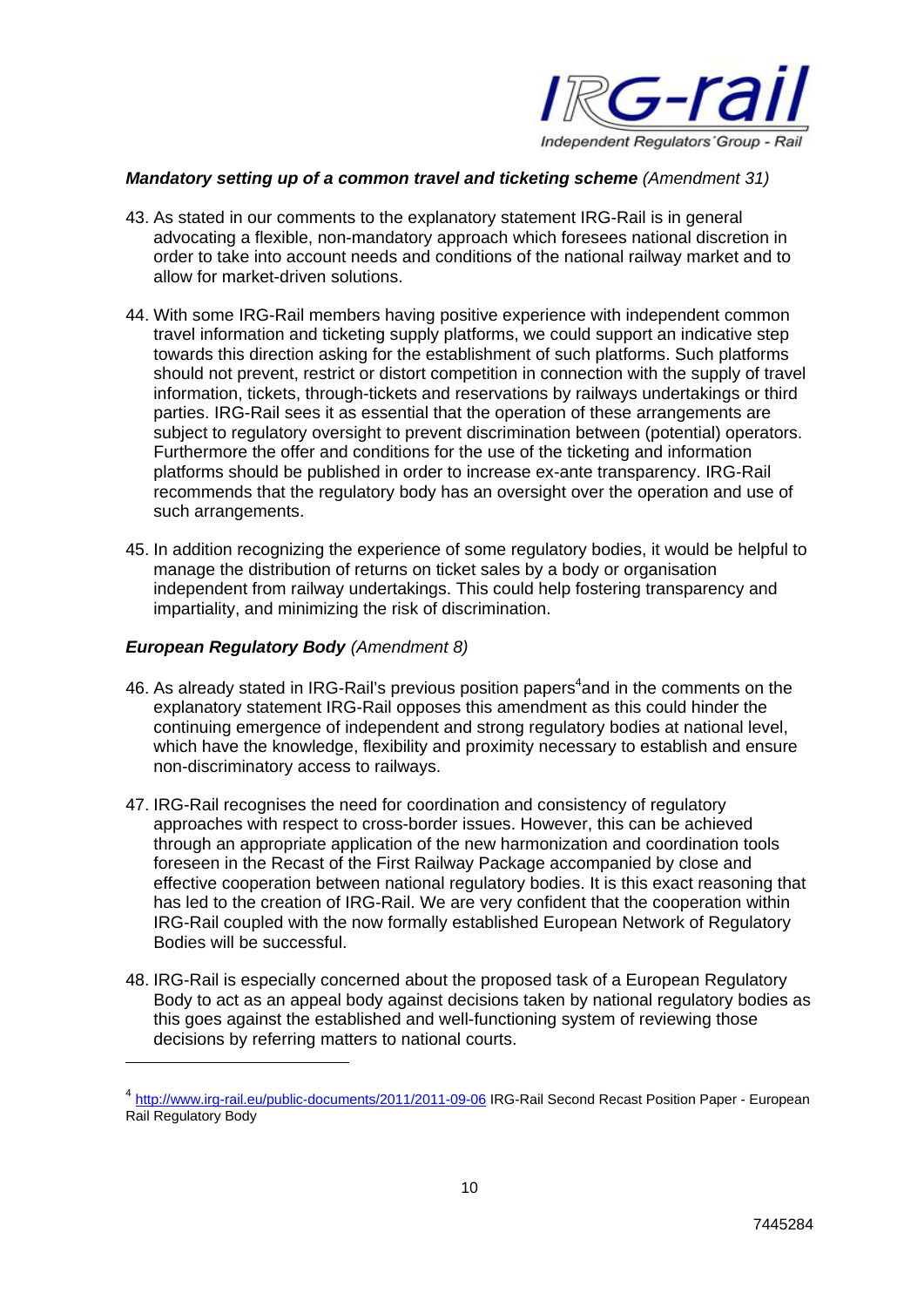

# *Extension of transition period (Amendment 36)*

49. IRG-Rail favours a quick implementation of market opening and the fourth railway package in general. The proposed postponement of this Directive's transposition in amendment 36 of one year is acceptable and should be aligned with the implementation periods of the other legislative acts of the package as well.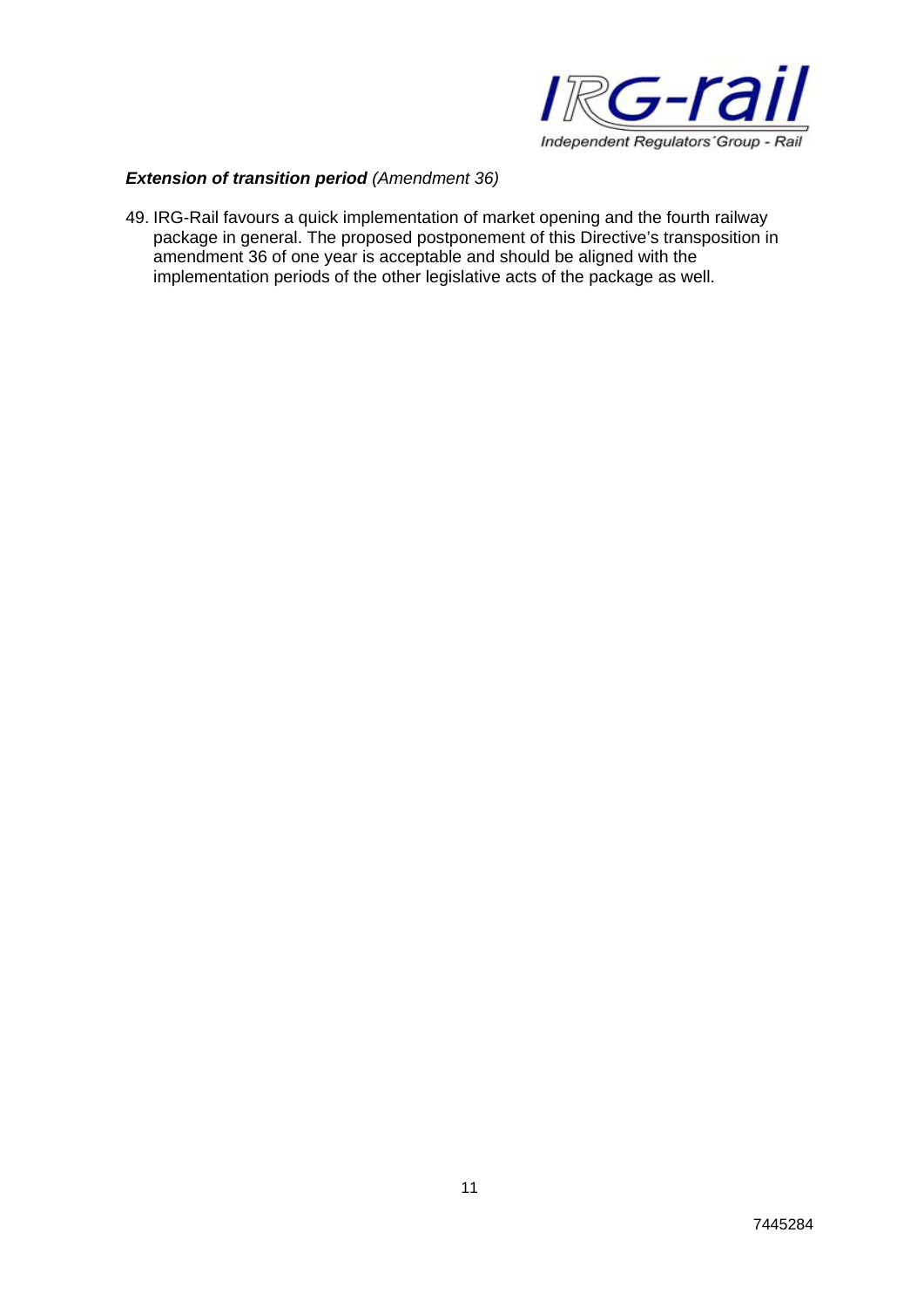

# **B. Draft Report on the proposal for a regulation amending Regulation (EC) 1370/2007 concerning the opening of the market for domestic passenger transport services by rail; Rapporteur: Mathieu Grosch**

# **I. General Remarks**

- 50. IRG-Rail supports the aim of encouraging competition in the rail sector, as a mechanism for promoting efficiency and performance. Opening the domestic passenger market for rail is a vital step in creating a genuine single European rail market.
- 51. IRG-Rail welcomes the Rapporteur's draft report on the proposal for a regulation amending Regulation 1370/2007, concerning the opening of the market for domestic passenger transport services by rail. We agree with the Rapporteur's objective competition that works for passengers and funders - and we agree with many of the proposed amendments.
- 52. However, we believe that some of the proposed key amendments, in their current form, are not optimal for realising the potential benefits of effective market opening. In some cases, we are concerned that the proposed amendments may be counter-productive in this respect. Our analysis of the Explanatory Statement is presented below, highlighting where we have concerns.
- 53. For the purposes of brevity and clarity, we do not repeat points or arguments that have been developed in the first part of this position paper. We also acknowledge that to date Regulatory Bodies have limited roles and competences in the procurement of public service contracts and this is, to a certain extent, reflected in our comments.

# **II. Comments on the Explanatory Statement**

# **General aspects of competition**

- 54. IRG-Rail fully supports that it is imperative to increase efficiency in rail transport. We believe that the proposed opening of the domestic rail passenger market combined with the compulsory competitive tendering of PSCs will be one step closer to the creation of a single European railway area that is more responsive to customer needs with improvement in efficiency, performance and growth.
- 55. We welcome the Rapporteur's emphasis that competition on the railways should not be an end in itself, but should be a means of increasing the quality, volume and efficiency of passenger transport services
- 56. As outlined in our earlier position paper, IRG-Rail believes that the model to be chosen for liberalisation of the domestic passenger market has to be considered carefully, in particular with regard to any possible impact on existing public services contracts. Competition can provide an effective measure, and guarantee, of this efficiency. IRG-Rail therefore supports **competitive tendering as the general rule** for the award of Public Service Contracts in rail, as required in the Commission's original proposal.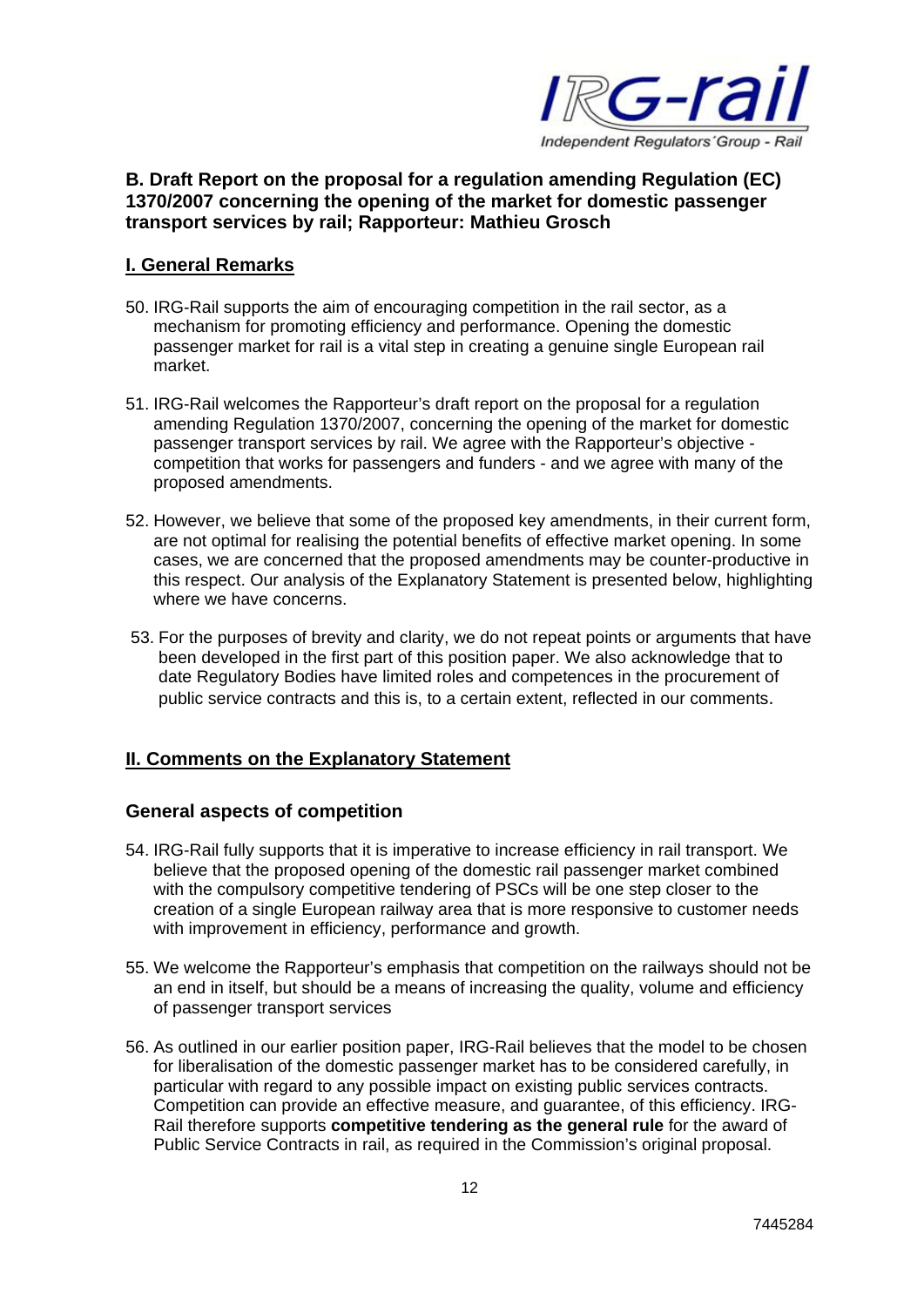

- 57. IRG Rail believes that where structures are efficient and transparent it should be possible to maintain them. In some Member States-existing contracts may have been awarded either directly or competitively. Contracts that are already in place, might not expire before the proposed implementation date. The legislation should not require such contractual arrangements to be re-opened, nor should it put at risk on-going award procedures.
- 58. Direct award may be legitimate under certain exceptional circumstances, but IRG-Rail agrees that it is important for such exceptions to be transparently justified. IRG-Rail welcomes the proposed amendment on independent regulatory scrutiny of direct award. However, for this scrutiny to provide a meaningful deterrent to obstructive behaviour in the use of direct awards, Regulatory Bodies will require clear powers of enforcement.
- 59. Regulatory Bodies currently have limited authority and experience in the tendering and award of public service contracts, however, we welcome the enhanced role envisaged for Regulatory Bodies under the proposal, recognising our important role in ensuring a non-discriminatory access and transparency of rules.
- 60. Nevertheless we would stress that these new regulatory functions must take into account constitutional and administrative structures that may exist at national level. In some countries, current constitutional arrangements would not permit the Regulatory Body to oversee regional tendering authorities.
- 61. It is also important that any new functions for Regulatory Bodies do not compromise or prejudice their existing decision-making powers and appellate duties.

# **Direct awards**

- 62. IRG-Rail has some reservations about the proposal to allow direct award on the basis of variance in technical specifications. We believe it will be very difficult to establish and clearly demarcate a consistent threshold of variance. However, there may be good reasons for exemptions, for instance where the degree and level of substantial technical specificity makes it unrealistic to conduct competitive tendering for PSCs. However, competent authorities should not underestimate the potential of competitive tendering even for routes with a variation from "conventional" technical standards. There may also be a risk of creating a perverse incentive: incumbent railway undertakings and infrastructure managers may resist technical harmonisation and interoperability, with the motive of maintaining direct award.
- 63. IRG-Rail also recognises that an adequate transition period may be required prior to full opening of the market. However, IRG-Rail does not support the proposed lengthy extension of the implementation period. Competitive award for rail services already exists in many Member States, and there is ample experience throughout the industry, both in the design of contracts and the bidding process itself. An extended implementation period will risk delaying the benefits of market opening to users and funders. In any case, the timescales should be consistent and close to those foreseen for the infrastructure governance reform as set out in the Commission's proposal for the amendment to the Recast Directive.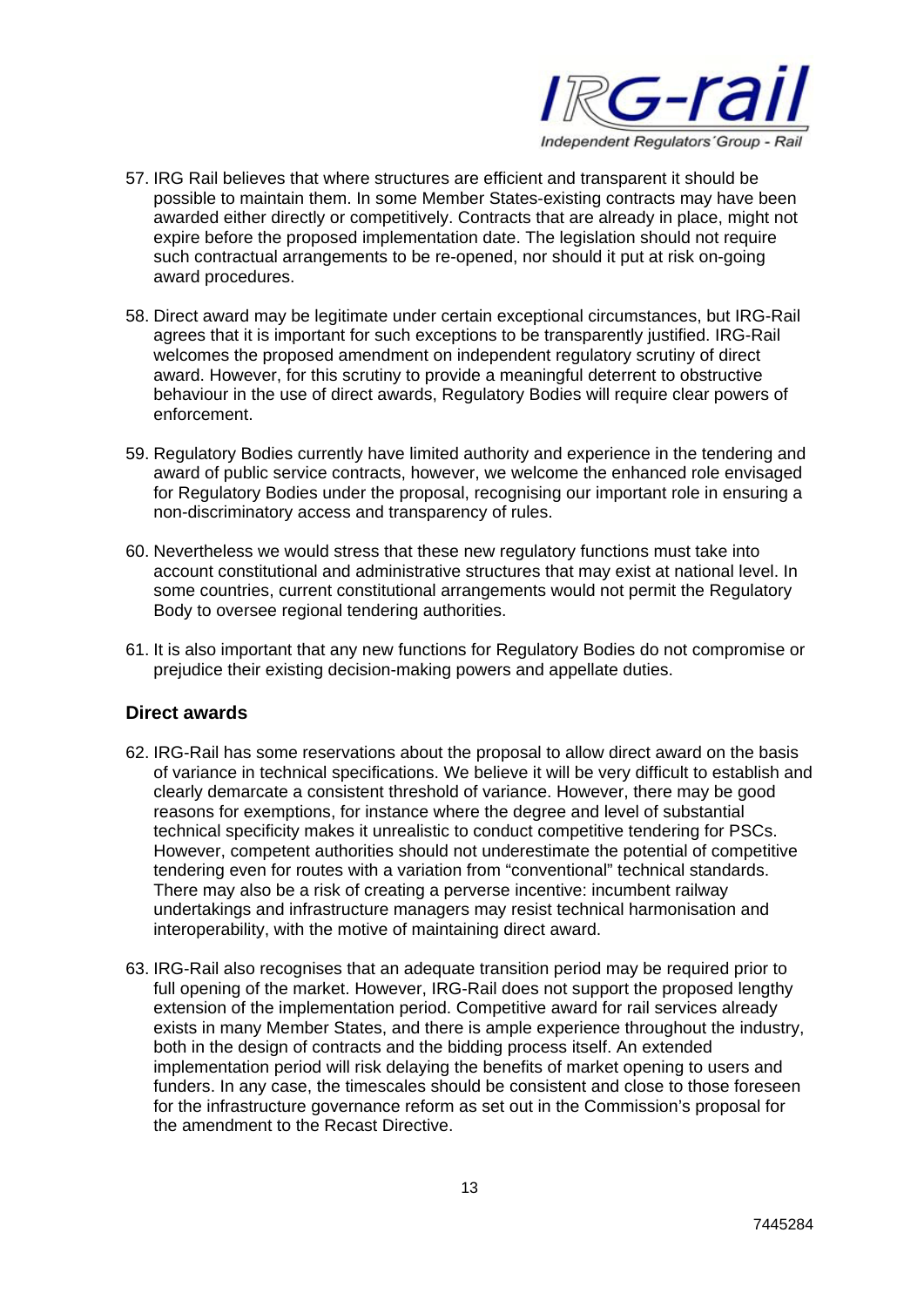

# **Key role of the competent authority**

64. IRG-Rail welcomes the Rapporteur's emphasis on flexibility and discretion for the competent authority in defining public service contracts, according to the public transport plans. The geographic, demographic and economic characteristics of the areas served by different competent authorities will vary widely, and the competent authority must be able to exercise its authority in specifying both public transport plans and public service obligations accordingly.

# **Volume of public service contracts for passenger transport by rail**

65. IRG-Rail supports the Commission's proposal on the maximum volume of a public service contract and we have reservations about the objectives and consequences of the provision proposed by the Rapporteur amending the size thresholds of public sector contracts which are unclear. We recognise the intention to secure flexibility for smaller countries, and a more realistic approach for other markets, but the proposed drafting is open to different interpretations. There does not appear to be any provision for Member States with more than 35 million train km. Furthermore, it does not appear that the statement made in the explanatory statement, (including the footnote) is reflected in the proposed amendment.

# **III. Detailed comments on individual amendments**

66. IRG-Rail's comments on the individual amendment proposals are given below. These comments focus on the amendments to the substantive articles and include reference to recital amendments where relevant.

# **Clearer definitions**

#### *Definition of public rail passenger transport (Amendment 12)*

67. IRG-Rail supports the intention to clarify the scope of public rail passenger transport and making it clear that metro systems and tramways are excluded from the its scope. This will avoid imposing disproportionate burden and cost upon these transport modes.

#### *Definition of competent authority (Amendment 13)*

68. IRG-Rail welcomes the widening of the definition proposed in this amendment. Flexibility and clarification in the determination of 'competent local authorities' is necessary, and the amendment will allow competent local authorities to include both rural and urban areas.

# **Public transport plans**

#### *Reducing over-specification of public transport plans which should be left to discretion of competent authority (Amendment 15 to 19)*

69. IRG-Rail welcomes the emphasis given by the Rapporteur to the need for public transport plans to be sustainable and the fact that detailed requirements for such transport plans should remain at the discretion of the competent authority. However we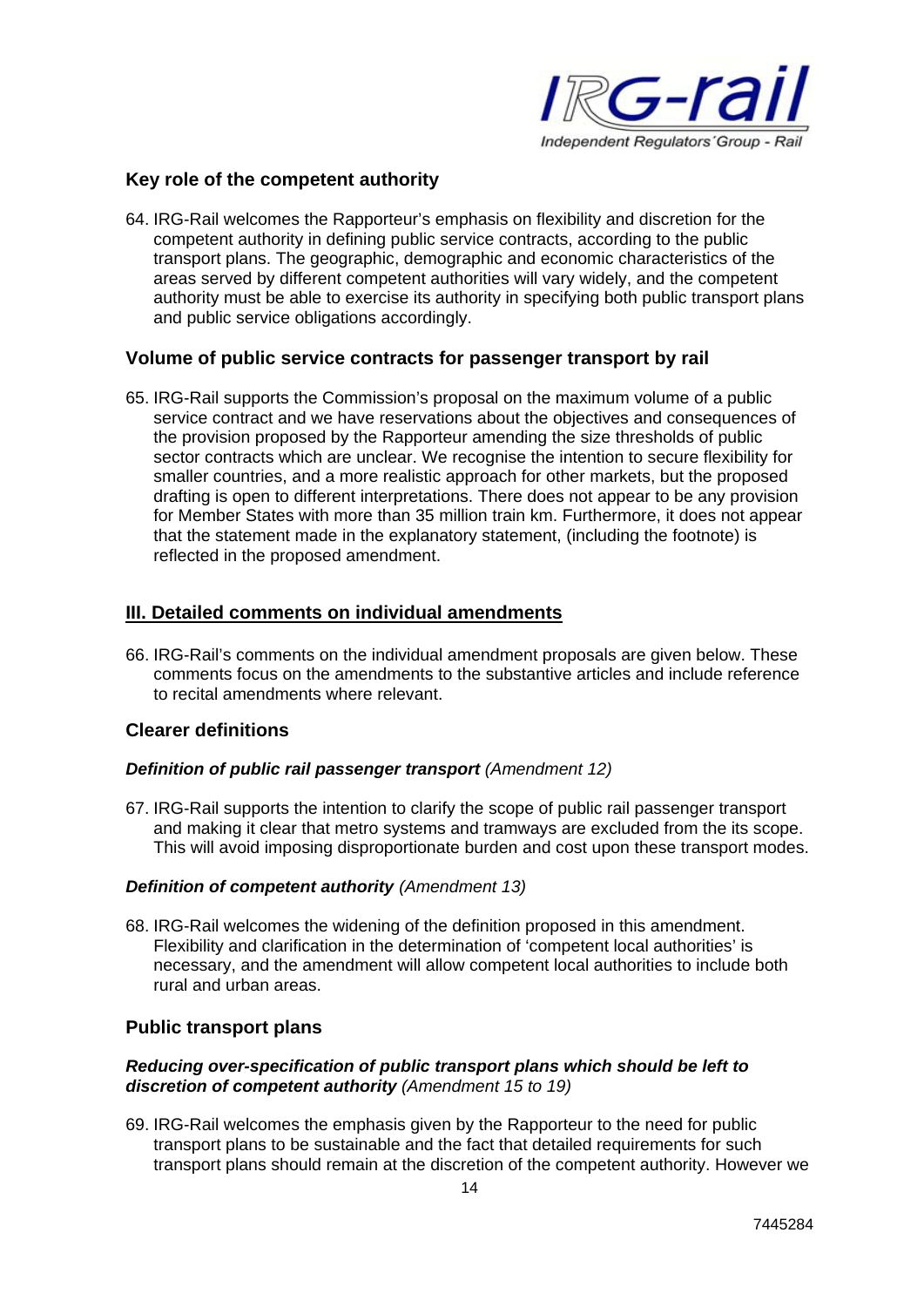

have some reservations about the proposed amendments 16 to 19, which appear to define the content of public transport plans in detail. IRG-Rail believes that the level of detail of each public transport plan is dependent upon the objectives of the competent authority. These details should remain at the discretion of the relevant competent authority, and should not be prescribed in EU legislation.

70. IRG-Rail supports the concept of core requirements for public transport plans. However, legislation should not mandate the level of detail that competent authorities must include in their transport plans, but should allow the necessary flexibility for competent authorities to adapt plans accordingly for different markets.

#### *Specification of stakeholders that need to be consulted by competent authority (Amendment 20)*

71. IRG-Rail welcomes the proposed transparent process involving all interested parties. IRG-Rail supports this amendment, which clarifies and widens the range of stakeholders to be consulted by the competent authority before adopting public transport plans: it is important that consultations are published, inclusive, and are open to railway undertakings, infrastructure managers and representative organisations.

# *Ex officio assurance by regulatory body (Amendment 27)*

72. IRG-Rail has reservation about this amendment which deletes the explicit reference to regulatory bodies conducting *ex officio* assurance of compliance. We believe that it is vital for a regulatory body to be able to assess compliance on its own initiative to ensure the level playing field and that competition in rail markets is introduced properly. We also believe that legislation should provide the appropriate tools for enforcement, which are not addressed in the current proposal.

# *Volume thresholds of public service contracts (Amendment 28)*

- 73. IRG-Rail understands the concept of maximum size for public service contracts, but flexibility and proportionality are required to reflect the different characteristics of each Member State. We also support the Commission's objective and proposal to ensure that the design and award of public service contracts do not diminish the number of operators or bidders, thus limiting competition. Determination of the volume of public service contracts should take into account the best outcome for funders and users.
- 74. IRG-Rail notes the proposed amendment, which changes the foreseen threshold for maximum size of public service contract from 10 million t/km or one third of the total transport volume (whichever is greater) to a rule applicable for Member states with a maximum of 35 million t/km. The objectives and consequences of the proposed amendment are unclear, and the justification for the amendment does not indicate how the size put forward in the Commission's proposal might lead to an inefficient share-out even for smaller countries.
- 75. IRG-Rail recognises the intention to secure flexibility for smaller countries, but the proposed amendment is open to different interpretations, as there does not appear to be any provision for Member States with more than 35 million train km. Instead of the proposed amendment, we suggest that the 35m/tkm should be retained, together with the 'one third' provision as stated in the Commission's original statement.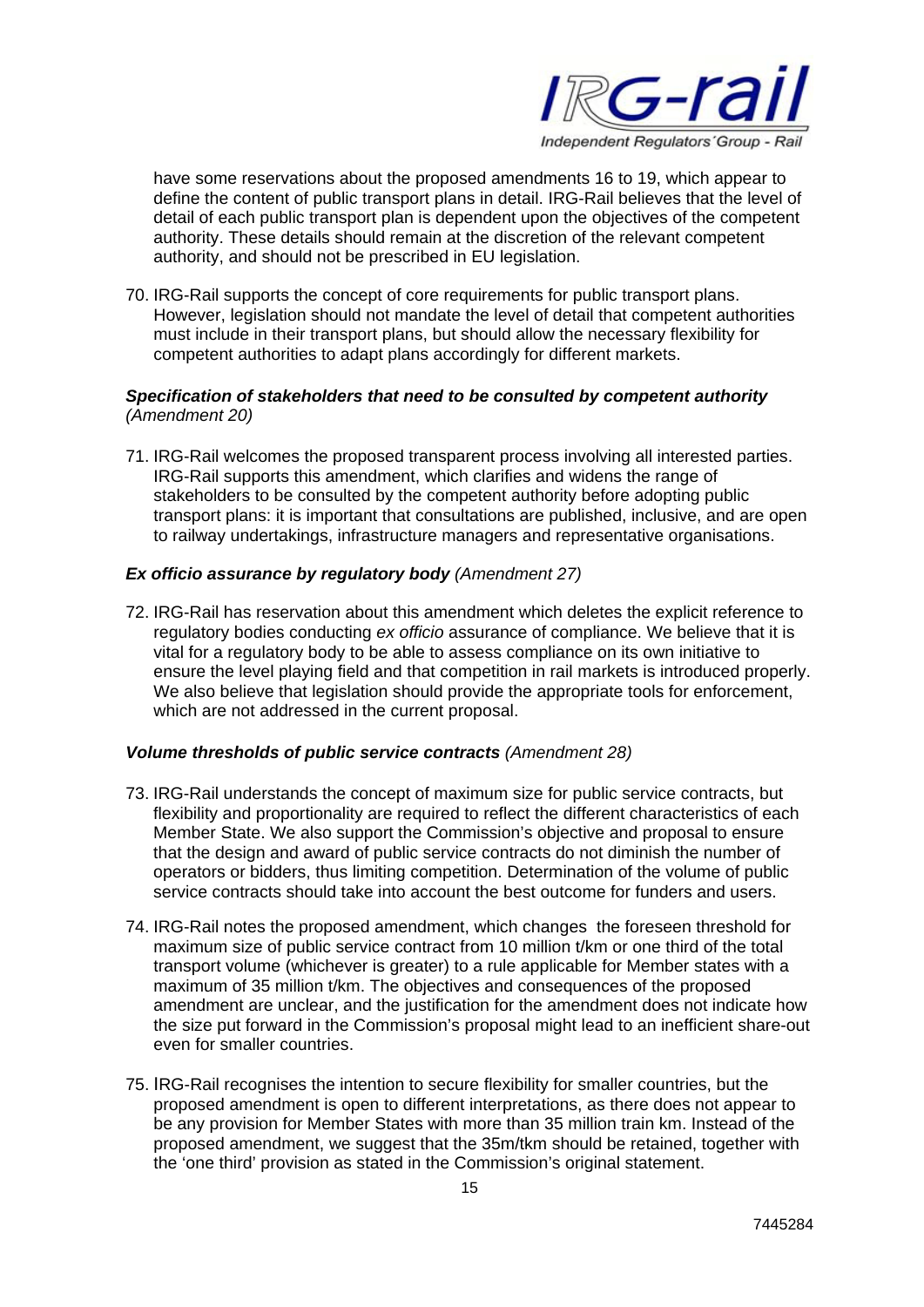

# *Determination of open access / PSO routes (Amendment 29)*

76. IRG-Rail has strong reservations about aspects of this proposed amendment, which allows competent authorities to determine the routes for open access. IRG-Rail agrees that the competent authority should determine the routes to be awarded under public service contract. However, the competent authority should not explicitly specify the routes to be served by open access. By definition, open access stands outside the specification of competent authorities, and the creation of PSO routes should not, in and of itself, preclude open access services from operating in parallel.

#### *Sufficient information to be given to bidders (Amendments 30 to 32)*

77. IRG-Rail supports these amendments**,** which oblige parties to give all relevant information to the competent authority. We understand the importance of protecting commercial confidentiality, which remains protected under existing practice. Competent authorities must make clear which information is required from operators, which information will then be available to other bidders in the award process, and which information is required from bidders.

#### *Reciprocity clause for third countries (Amendment 33)*

78. IRG-Rail notes that this proposed amendment, which sets out reciprocity provisions for third countries, might have limited practical impact, since there is the possibility for third country operators to establish a company or cooperation agreements with existing operators in the EU. Furthermore the principle of 'most favoured nation' is already current in many bilateral agreements. However it is important that Member States retain an element of discretion and that third countries with closed rail markets are not automatically excluded from bidding in all EU member states.

#### *Threshold increased to 500,000 km for direct award (Amendment 34)*

79. IRG-Rail notes the proposed amendment to increase the threshold for directly awarded contracts to 500,000km. IRG-Rail notes such a provision should not lead to disproportionate accumulation of small awards by one railway undertaking, as this may result in anti-competitive behaviour.

#### *Direct award for variation from conventional technical standards (Amendment 35)*

- 80. IRG-Rail has some reservations about this amendment**,** which allows competent authorities to directly award public service contracts where the technical specifications of the rail systems differ significantly from "conventional" standards*.* There may be good reasons for exemptions. Nevertheless competent authorities should not underestimate the potential of competitive tendering, even for routes with a high level of variation from "conventional" technical standards for the best outcome for funders and users.
- 81. Moreover we believe that it will be very difficult to establish and clearly define a consistent threshold of technical variance. In any case such networks are likely to be exempt by virtue of their size (see amendment 34).